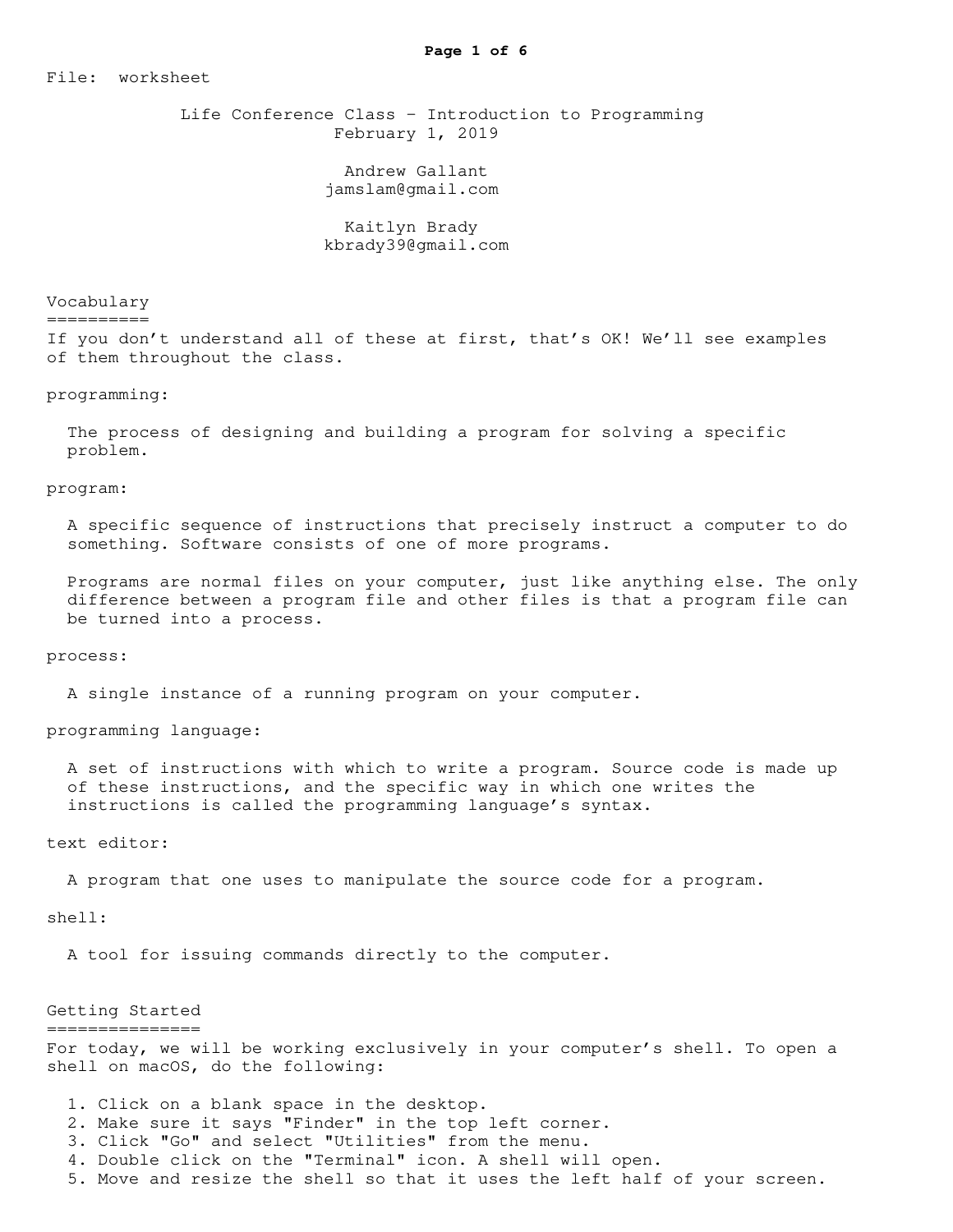### **Page 2 of 6**

- 6. Open a second shell by clicking "Shell" near the top left corner, and then select "New Window" from the menu. A second shell will now open.
- 7. Move and resize the second shell so that it uses the right half of your screen.

At this point, you can now issue commands to your computer! Test it out by typing "ls" (without the quotes) and pressing enter. What happens? Type in something else (anything) and press enter. What happens?

Tip: use Command+' to switch between shells quickly using only the keyboard.

Basic commands ============== In order to build our spell checker, we'll need some text to spell check and a dictionary of words. Let's setup a directory for our project and download these files.

 \$ mkdir spell-checker \$ cd spell-checker \$ curl -O https://burntsushi.net/stuff/life-conference/dictionary \$ curl -O https://burntsushi.net/stuff/life-conference/text

If you run

\$ ls

You should see two files in your current directory: dictionary and text.

So what do these commands do?

ls - List the contents of the current directory.

cd - Change the current directory.

mkdir - Create a new directory inside the current directory.

curl - Download a file from the Internet.

Let's explore the data files we downloaded by learning about more commands:

cat - Print contents of a file.

wc - Count the words in a file.

#### Creating our first program ==========================

In order to write a program, we first need to learn how to use a text editor. There are many different text editors to choose from. Some of them are very advanced and actually help you write programs. In this class, however, we will be using a very simple text editor called nano. You can run it right from your shell:

# \$ nano

Once you're in nano, you can start typing your program. So let's write our first one. Type in the following:

print "Hello, world!"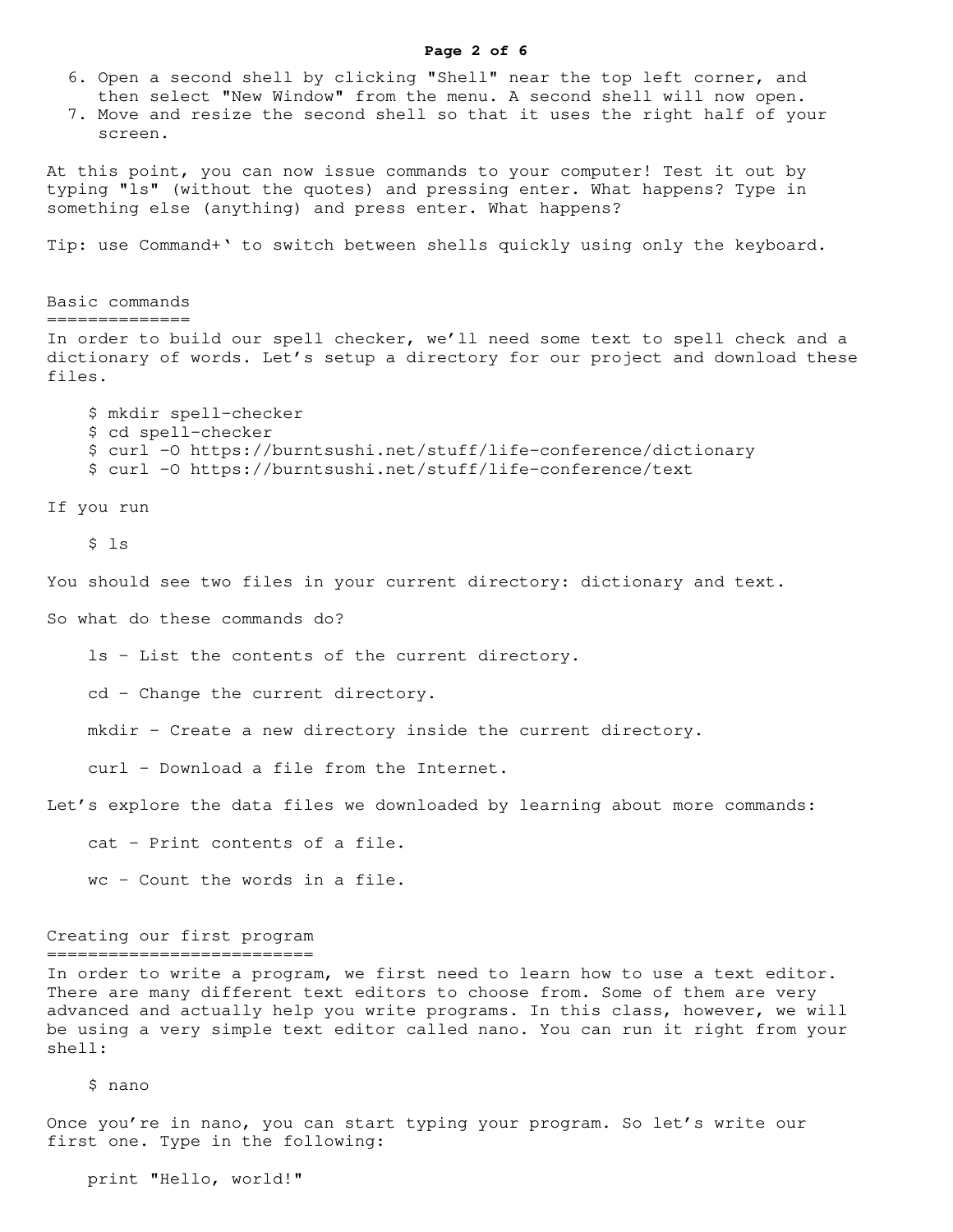Now all we have to do is run the program. Switch to your other shell, and change into the directory you created before:

\$ cd spell-checker

and now list the contents of the directory:

 $$ 1s$ 

In addition to the data files you downloaded previously, you should now see a new file "program.py". This means the program has been saved as a file and is ready to run. To run the program, use the following command:

\$ python program.py

What happens?

# Syntax

======

When telling a computer what to do, it is very important to be precise. One small slip-up or one small typo can cause your program to fail. This may happen to you a lot. The process of figuring out what's wrong with your program and how to fix it is called debugging, and it is something that programmers spend a lot of time doing.

Let's see an example of how a program can misbehave. Switch back over to the shell that contains the program you wrote in the previous step. Once there, change "print" to "pint". Save the file by pressing Control+O and hitting enter (you do not need to type the file name again). Now switch back over to your other shell and run your program again:

\$ python program.py

What happens? Experiment with other changes to the program. What is allowed and what isn't?

Variables

## =========

Variables are an important aspect of almost all programs. Variables allow you to associate values with a name, and then use that name to reference that value later. This is best seen with example. Go back to your shell with source code in it, and change the code to use a variable.

```
 message = "Hello, world!"
 print message
```
Now save the file and run the program. What do you see?

In this example, "message" is a variable. We store the string "Hello, world!" in the variable, and then print the variable in the next line.

What happens if you change the variable name? What about the contents of the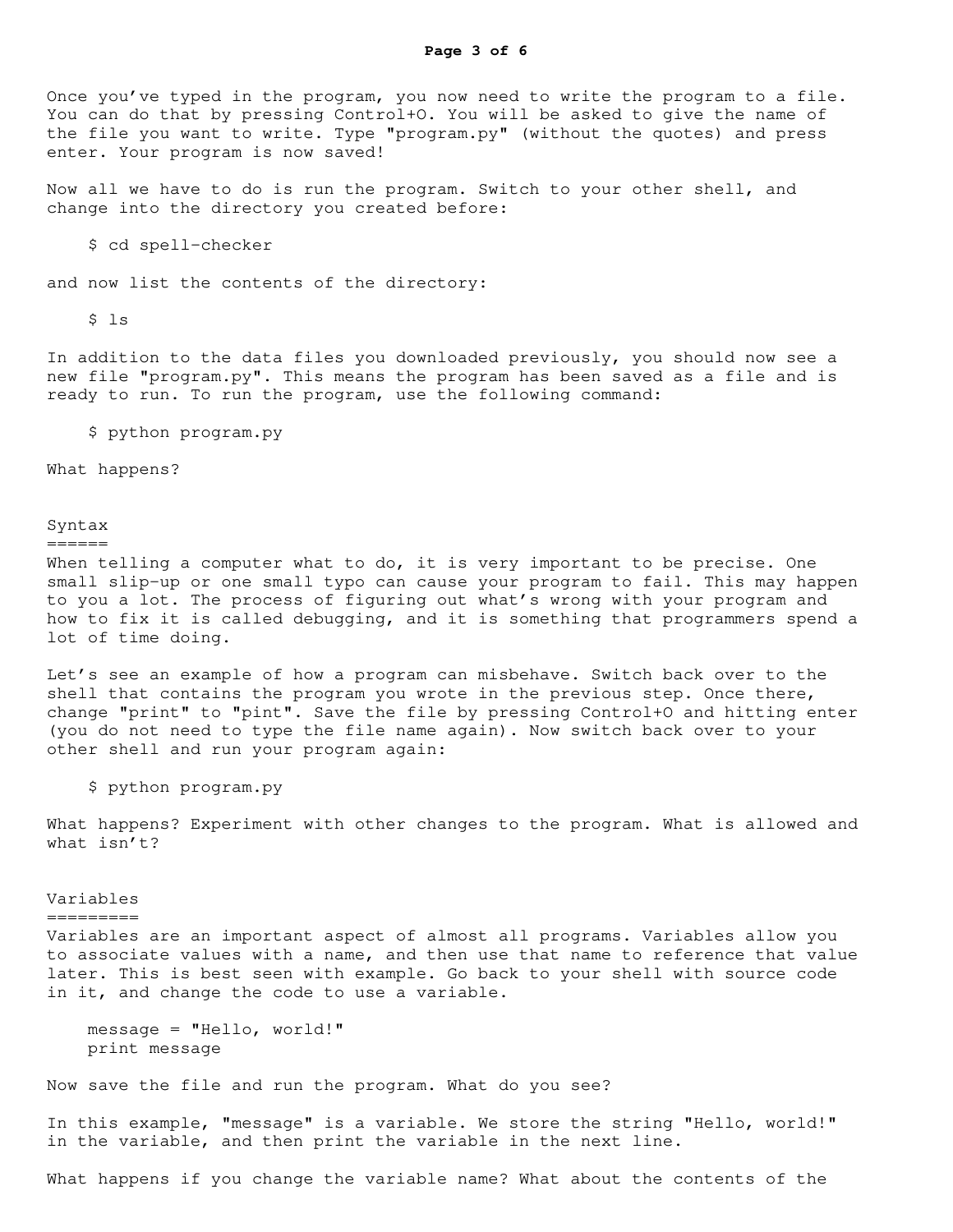**Page 4 of 6**

variable?

If statements ============= "if" statements are another important aspect of almost all programs. An "if" statement lets you execute something only if a particular condition is true or not. An example is helpful here. Go back to your shell with source code in it, and change the code to this:  $message = "abc"$  if len(message) > 3: print message Before running the program, try to guess what it will print. Now try running the program. Were you right? What do you think will happen if you change "3" to "2"? Try doing it to see whether you guessed right! Loops ===== Loops are a way to execute something more than once without having to explicitly repeat it. For example, let's say we wanted to print a message 5 times along with the message's number. You could do this: message = "Hello, world!" print 1, message print 2, message print 3, message print 4, message print 5, message In this program, we assign our message to a variable, and then print that message 5 times along with its number. With a loop, we can avoid repeating ourselves! For example: message = "Hello, world!" for i in range(5): print i, message Does this program print the same thing as the previous program? Try it. What happens if you change "5" to something else? Reading files ============= Before writing a spell checker, we need to first learn how to read data from other files. Let's try the simplest possible thing: read data from a file and then print it back out again. (Does this sound familiar? This is what the "cat" program does!) Here's a program that does just that: for line in open("text"): print line

In this program, we use 'open("text")' to open the file called "text" (which we downloaded at the beginning of class). We then use a loop to execute some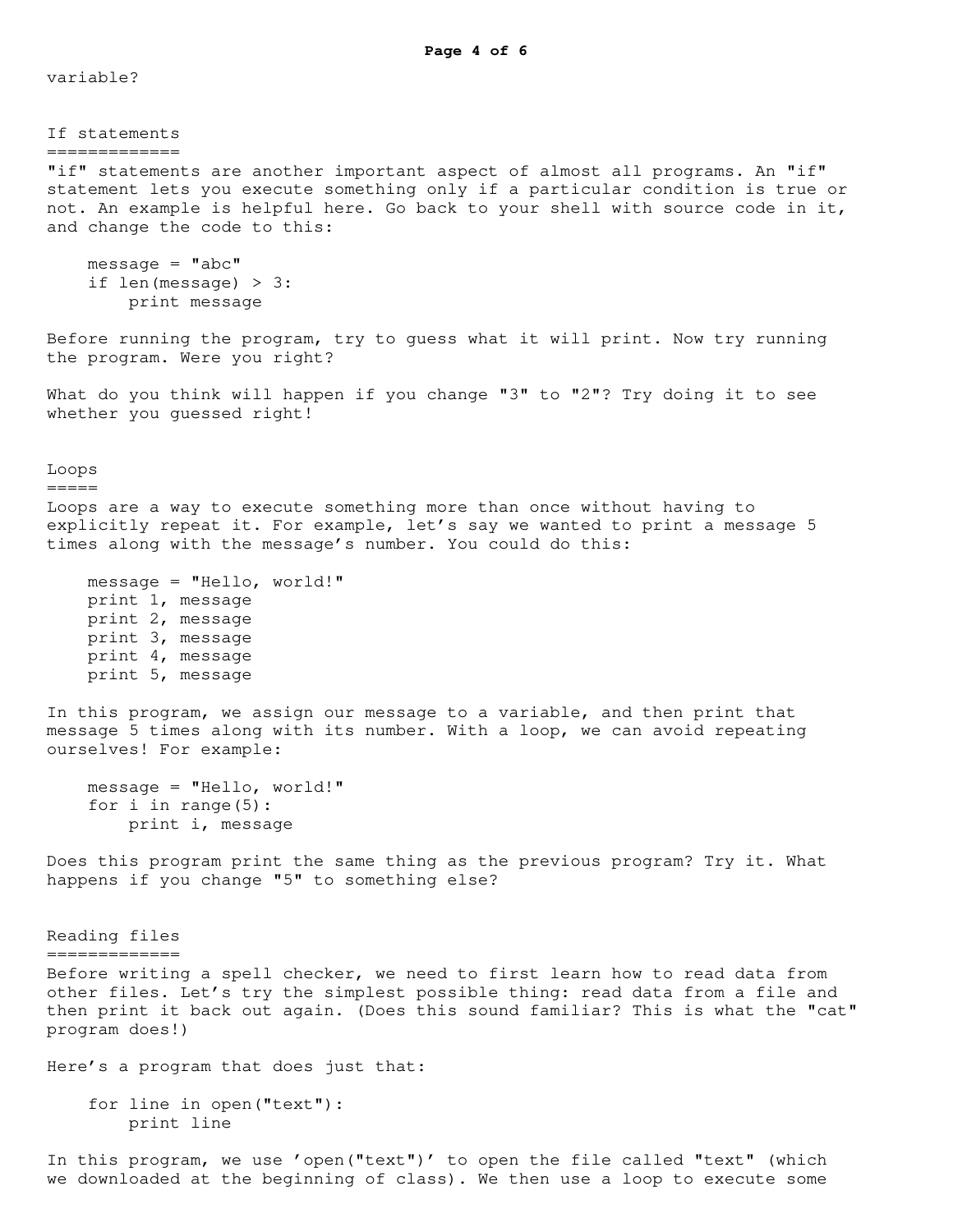```
Page 5 of 6
code for every line in the "text" file.
Compare the output of your program with the output of
     $ cat text
What's different? How can we fix it?
Hint: line.strip("\n") will give you a line without the end of line terminator.
Counting words
==============
There's one last thing we need to learn before we can write a spell checker,
and that's how to look at words. To start with, let's try writing a version of
the "wc" program that counts the total number of words in a file. Start by
writing out an algorithm:
     1. Create a count variable set to 0.
     2. Loop over all lines in text.
     3. Loop over all words in the line.
     4. Add 1 to the count variable.
     5. After looping over the lines, print the count variable.
Here's the code for the algorithm above:
    count = 0 for line in open("text"):
        line = line.strip("\ln")
         for word in line.split():
            count += 1 print count
In this program, we loop over all of the lines in a file. We then use
"line.split()" to loop over all words in each line. Finally, we increment
a counter by 1 every time we see a word. Does this match the output of the
"wc" command shown below?
     $ wc -w text
Here's a twist. What if instead of counting the total number of words, we
wanted to count the total number of unique words?
Let's try to sketch out an algorithm for this:
     1. Create an empty set.
     2. Loop over all lines in text.
     3. Loop over all words in the line.
     4. Add the word to the set.
     5. After looping over the lines, print the size of the set.
Now let's translate the above algorithm into code:
   words = set() for line in open("text"):
        line = line.strip("\ln")
         for word in line.split():
             words.add(word)
     print len(words)
```